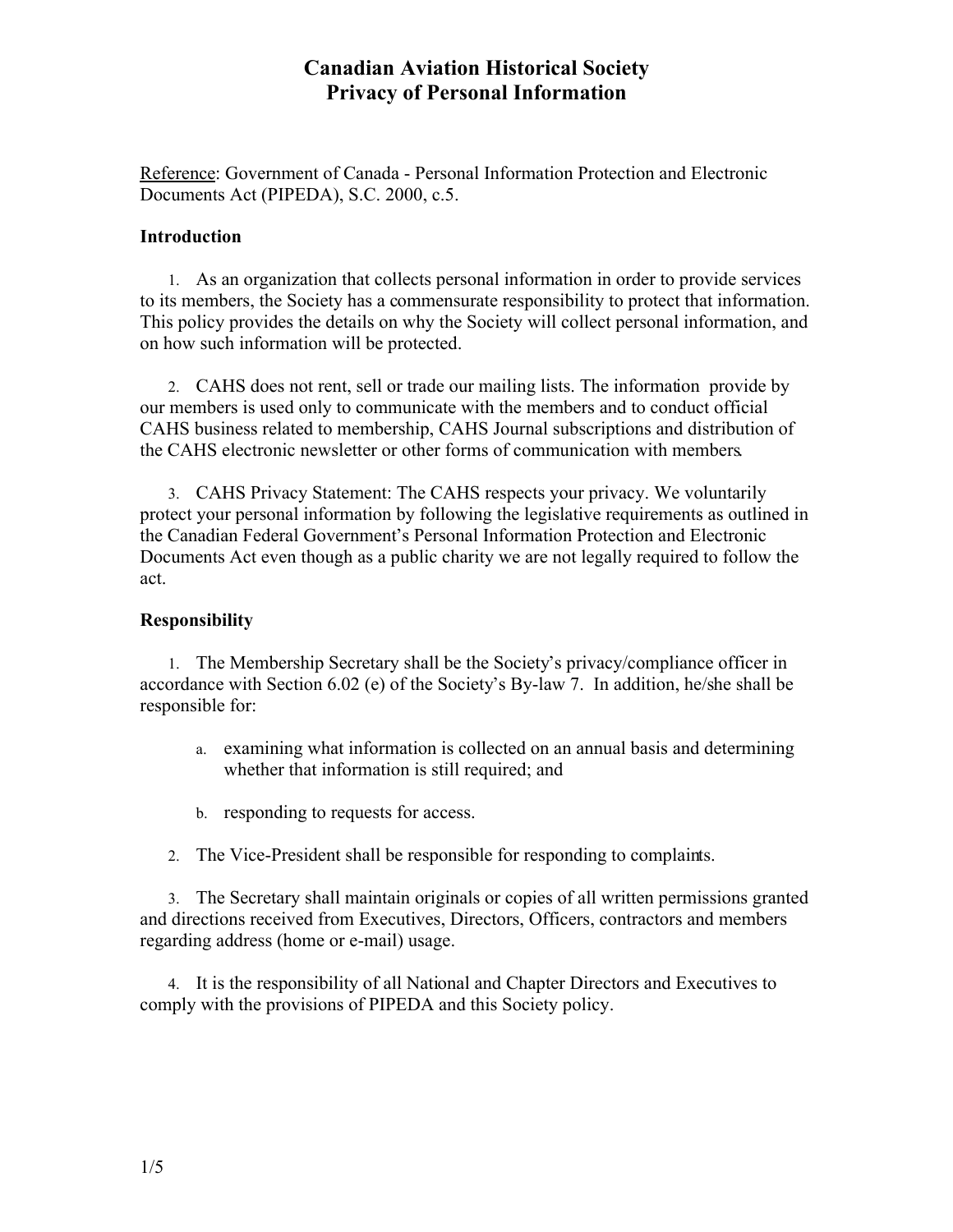## **Collection**

1. Members must be informed about what information is being collected and why. The reasons shall be included on the membership application form and renewal form and shall include the points noted in paragraph 13. In addition, members shall be provided the option of having any part of their personal information exempted from National and Chapter membership lists.

2. The CAHS Executive is responsible to ensure that the information collected is accurate. When a membership update or notification of a change of address is received, the new information shall be entered in the membership information.

3. Individuals may have access to their own information. It may then be amended if so required. All such requests from individual shall be handled within one month of the receipt of the letter or e-mail.

## **Identity of the Compliance Officer**

1. The name and CAHS business address of the Membership Secretary shall be provided to any individual requesting the identity of the compliance officer.

2. This Privacy of Personal Information policy can also be provided to anybody requesting a copy of the Society's policy.

## **Information Handled by a Third Party**

1. All contracts between the Society and a third party shall include a section on how the information shall be protected and returned on completion. The contract shall comply with this policy.

#### **Usage of Personal Information**

1. Personal information collected by the Society shall be used only for internal Society purposes. These include but are not limited to communications with the members, analysis of member locations, and support to Chapters where membership information is required. Communications include but shall not be limited to:

- a. *Journal* and other communications;
- b. Membership renewal;
- c. Membership Directories; and
- d. Provision of information of interest, such as upcoming events.

2. For all internal usages, the Executive shall review and approve all requests and provide written blanket or singular approval in the minutes of the Society. Use of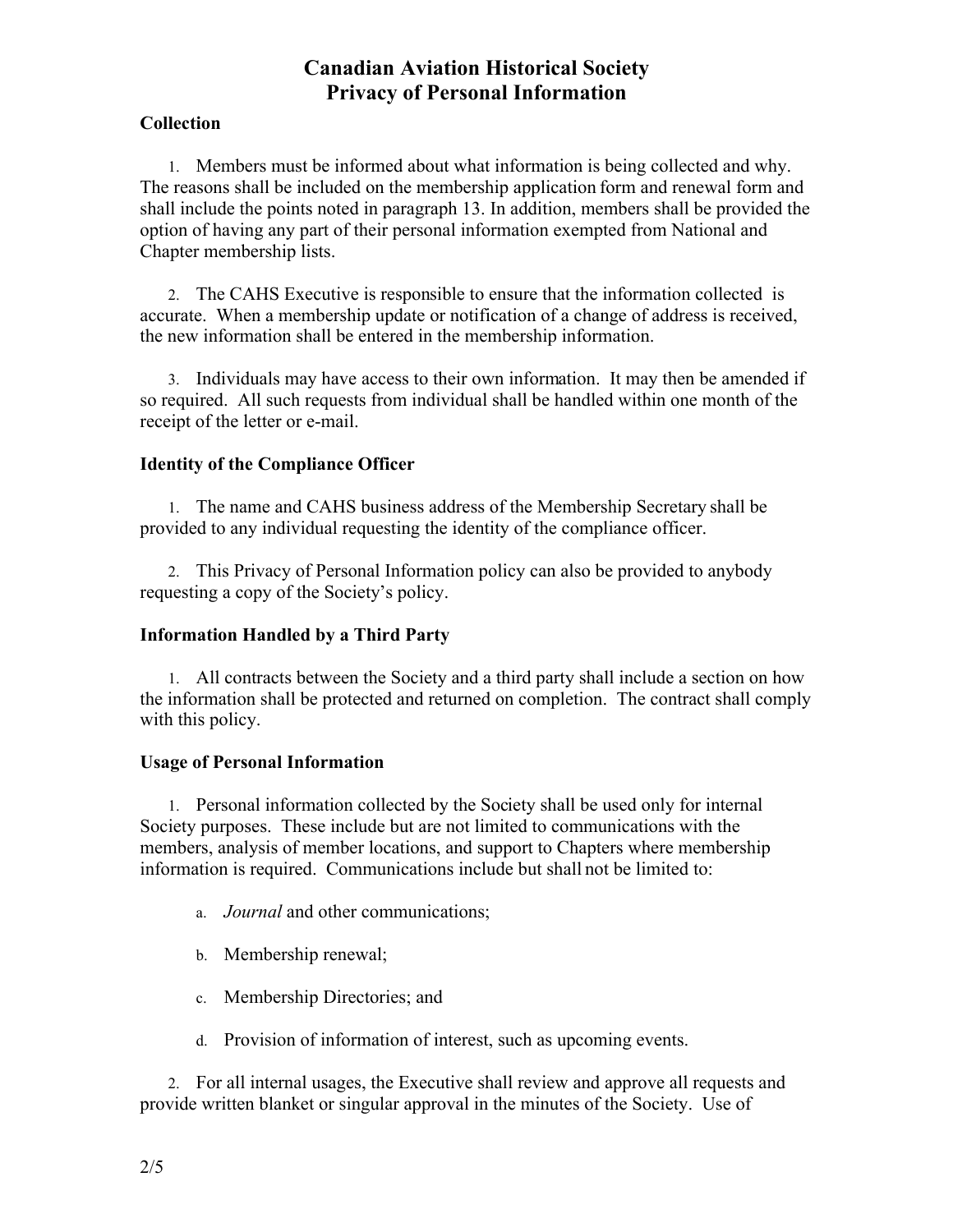personal information for other than internal purposes must receive approval from the members by means of a two-thirds vote at a meeting of the members.

### **Protecting Information**

1. Home and e-mail addresses. The Membership list or any part or portion thereof shall not be made available to any external individual or organization. The e-mail and home addresses of the Executive shall be that of the National mailbox and e-mail address unless specific written direction is received from an Executive officer that their home address and e-mail may be used. Directors and Chapter Executives shall specify their desire in writing to the Membership Officer, with a copy to the Secretary.

2. Access. Access to membership information by Directors, Executives and contractors shall be on a need-to-know basis. Access may only be granted to Directors, Executives, officers and contractors after reading this Society policy (see paragraph 27 for training requirements). There is no direct access for members except to their own information.

3. E-mail. When using e-mail to communicate in a mass mailing with members other than Directors and/or Executives, e-mail addresses shall be put into the BCC address block. Normal correspondence shall allow e-mail address in the action and/or cc block. All mass e-mails shall also contain the following notation:

If you are not the authorized recipient of this e-mail, please contact the originator immediately by return e-mail. In this case, you should not read, print, re-transmit, store or act in reliance on this e-mail or any attachments, and should destroy all copies of them. This e-mail and any attachments are confidential and to be used only by the nominated person(s), in accordance with the Privacy Act.

4. Requests for personal addresses. The Society shall not disclose any information except with the express written consent of the individual. This consent may be via letter or e-mail. All requests for access to an individual's personal information shall be forwarded to the noted individual(s) for his or her action.

5. Disclosure agreement. Directors, Executives and officers of the Society who have access to the membership list shall, by agreeing to perform the noted duty, be deemed to have accepted that they will follow the terms of this policy. Upon completion of the contract or the term of office of any individual having membership information access, all information, whether on paper or electronic, original or copies, shall be returned to the Membership Secretary, indicating in writing that they have returned all CAHS-related personal information or destroyed such information by secure electronic means or shredding by cross-cut shredder if in paper form. All electronic records must be electronically shredded using a program such as "CCleaner" which meets Canadian and U.S. Federal Department Standards for electronic file destruction using a minimum of seven overwrite passes of the file being deleted.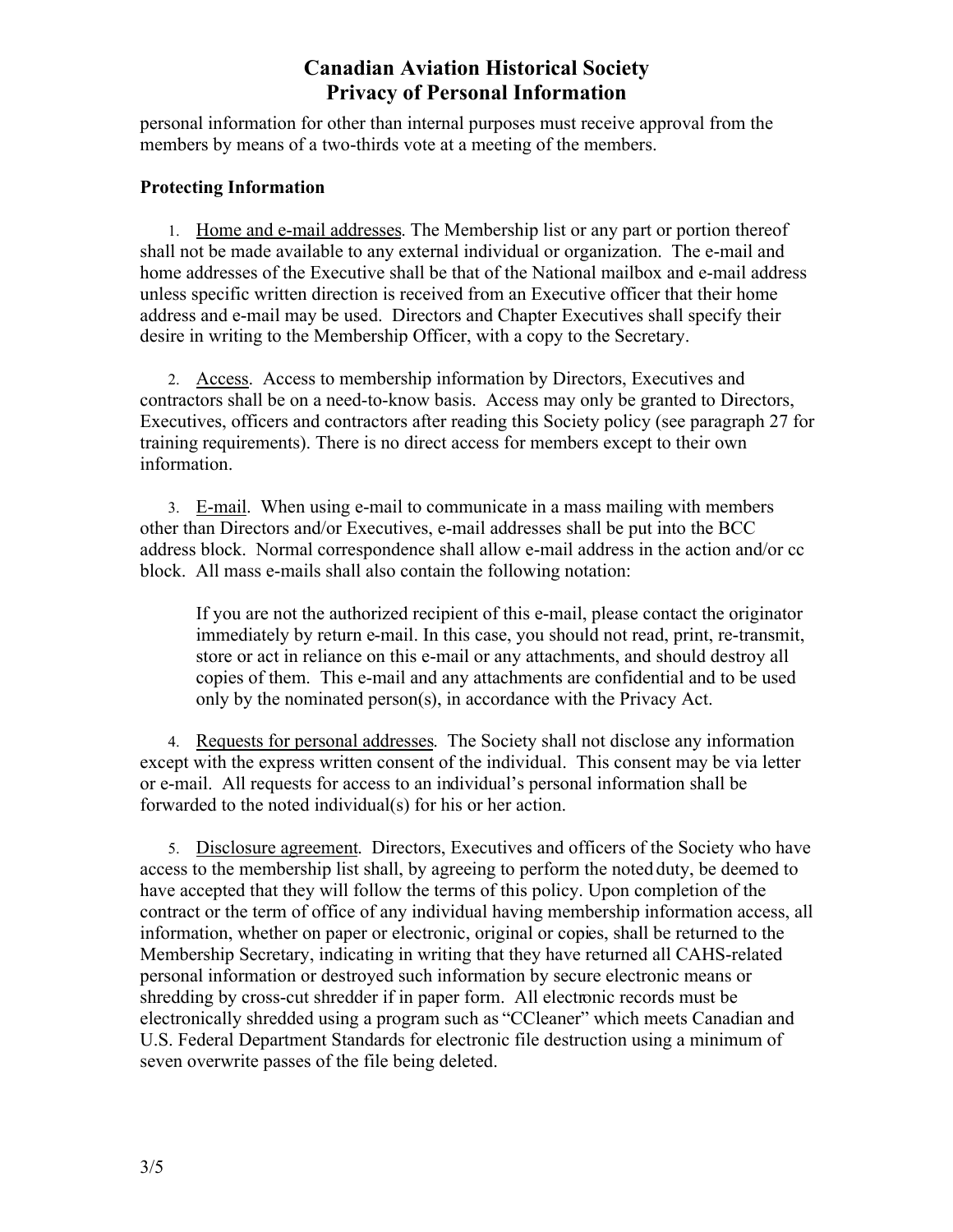6. All third party contractors shall have a disclosure agreement included in their contracts. The agreement shall specify the terms noted in paragraph 18.

7. Stale information. Information no longer required shall be destroyed, erased or made anonymous. If the information is only a partial part of an individual's total file, this partial information shall be destroyed, erased or made anonymous as per any fiscal and/or legal requirement. If an individual ceases to be a member or notification is received of a member's death, the full information shall be destroyed, erased or made anonymous as required by fiscal and/or legal requirements.

## **Procedures in Handling Complaints**

1. Complaints can be received via mail or via e-mail. The website shall have a page describing the uses to which personal information is put and the e-mail address of the individual who can respond to complaints, and that of the individual who can respond to requests for access or updates.

2. The Vice-President shall investigate all complaints related to personal information stored by the Society. The name of the Vice-President as well as his/her title and CAHS business address shall be provided to a complainant.

3. An initial response shall be provided to the complainant within two weeks of the complaint being received. The response shall include the name and address of the Vice-President, or if the nature of the complaint is included, a response on when a report can be expected.

4. Any aspects of a complaint that is not resolved to a complainant's satisfaction shall be noted in the minutes of the Board's next scheduled meeting.

5. This policy can be disclosed, including a description of the information held, the use to which it is put, what other organizations have access or to whom it is made available.

6. The Vice President shall:

a. Keep a record of complaints and their resolution on file; and.

b. If a complaint is justified, maintain a record of the corrective actions.

## **Training and Communications**

1. CAHS Education Program. All National and Chapter Directors and Executives shall be familiar with this policy and the requirements of PIPEDA and the contents of this policy. The PIPEDA guide from the Office of the Privacy Commissioner can be found at [http://www.priv.gc.ca/information/guide\\_e.pdf](http://www.priv.gc.ca/information/guide_e.pdf). The Society education package on PIPEDA shall include examples of applications and requirements of this policy.